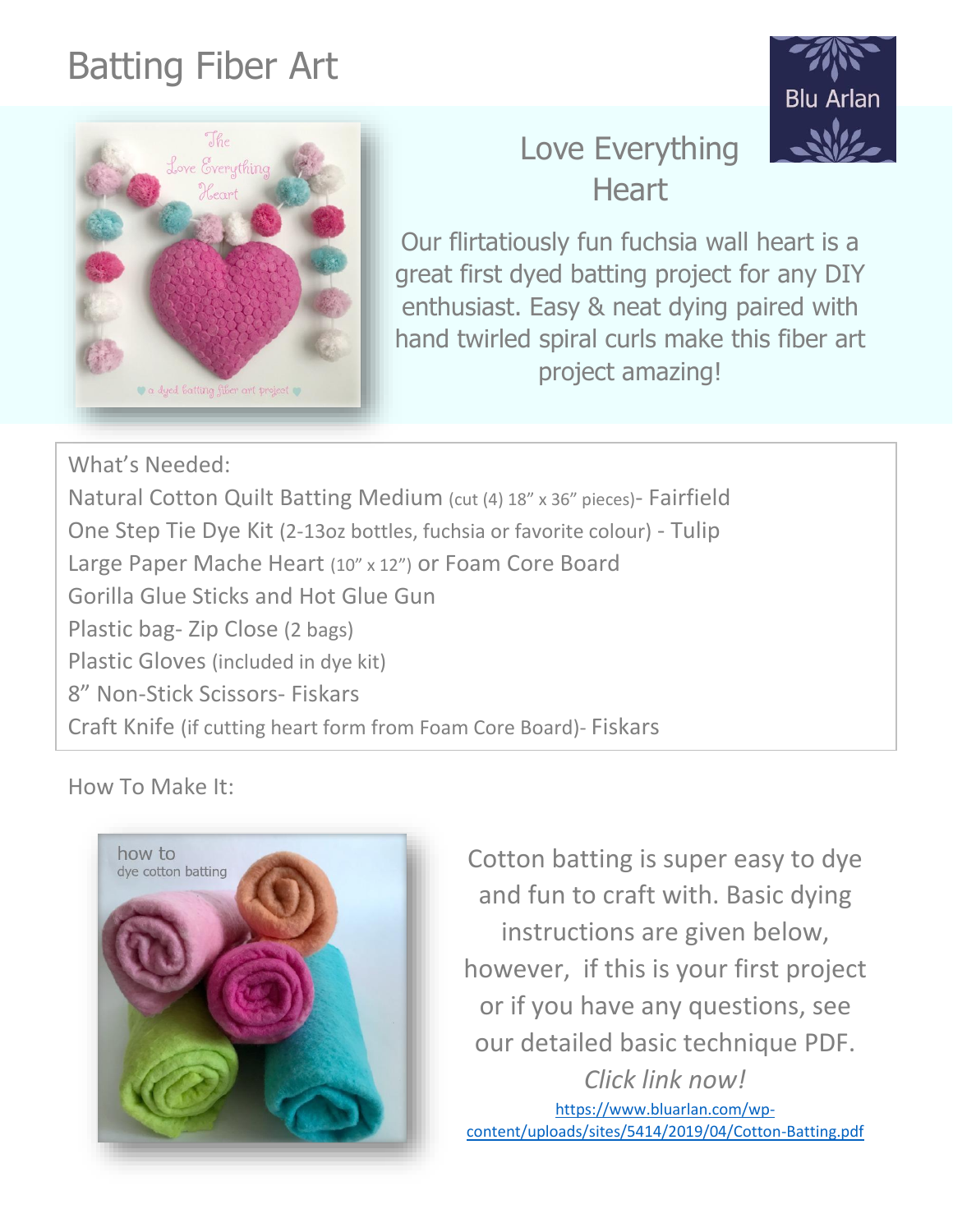#### How To Dye:



A- Select colour dye. Two 13 oz bottles will be needed if making the large paper mache heart.

B- Fill the dye bottle with cold water. Place cap on and shake well to dissolve pigments.

C- Fluff two 18" x 36 pieces of batting into the bag. Pour dye over the batting. Add 5 bottles of water in the bag.

D- Press air out of bag while closing. Work the dye around the batting. If needed, put a plastic glove on, open bag and lightly knead the dye into the batting. Press air out of bag while closing. Let bag set for 9 hours.

E- Open bag. Set batting under running water to remove excess dye. Press water out occasionally. Repeat until clear water flows from batting.

F- Gently squeeze (do not wring) excess water out. Hang batting to dry.

Heart Form:





E- Paper mache hearts need no prep (curved heart shape). F- To cut a hear from foam core, download and print out the heart pattern given below (flat heart).

G- Trace heart shape on the board. Cut shape out using a craft knife on a cut safe surface

H- Cut a small opening in the top center, thread a string or cord through and knot to create the loop holder.



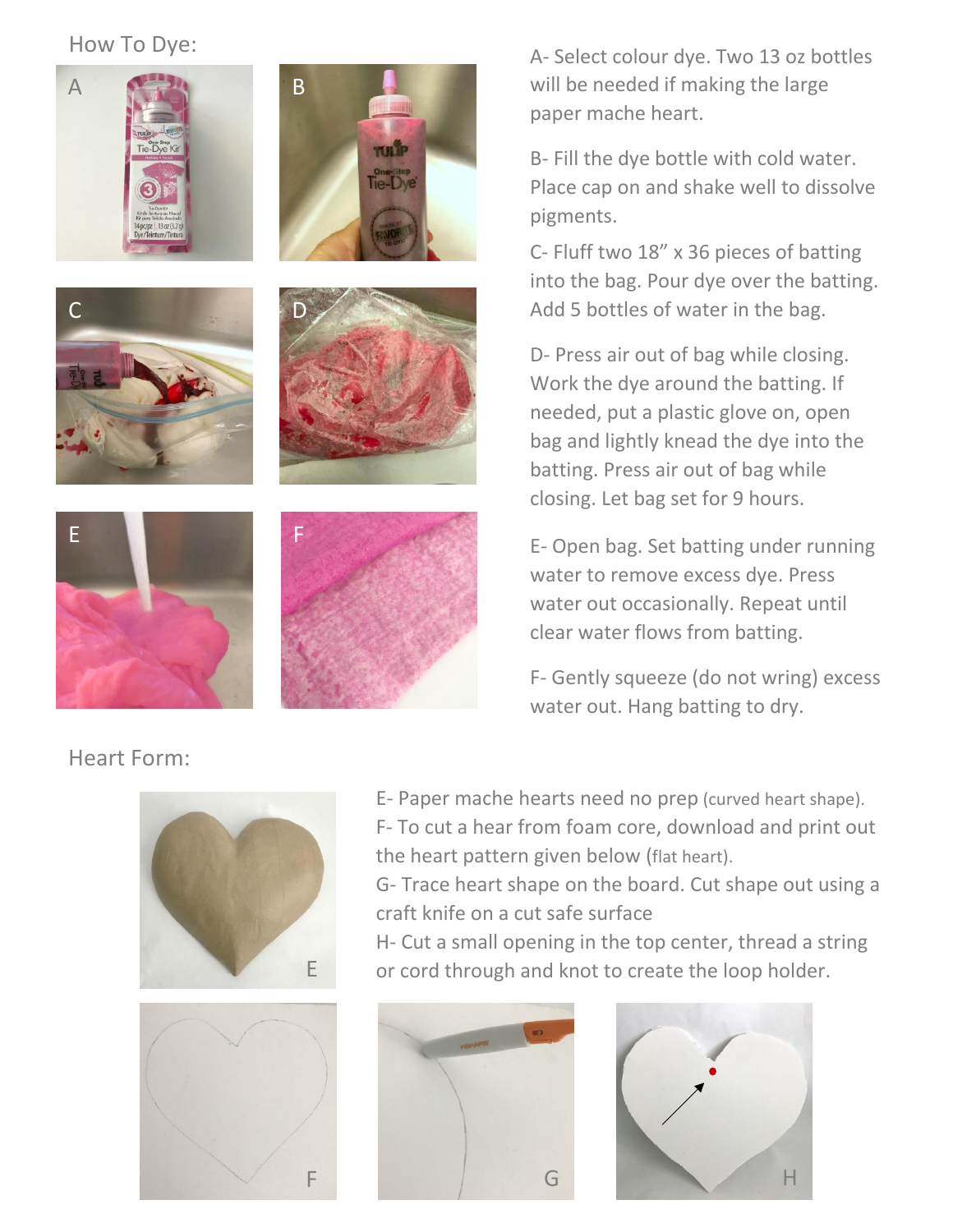### How To Twirl The Button Curls:



1- The heart form is completely covered with button curls, so you will be making a lot of these.

2- Begin by cutting 20 strips of dyed batting 1" x 6". Length can range from 6" to 7". Longer strips make bulky curls.

3- Place a strip on a flat surface backing side up. Run a ½" line of hot glue on one outer edge (*lengthwise*).

4- Fold strip in half. Hold a few seconds until glue sets.



5- To twirl a curl, hold the folded side of the strip up and fold the cut end diagonally.

6- Begin twirling the strip around the tucked in end.

7- Fold strip in half while twirling the curl in a circular motion. *Curls can be twirled loosely or tightly but should be consistent to create a good shaped heart.*



8- To finish the curl, run a 1/2" line of hot glue in the center of the folded batting strip. 9- Press sided together to close strip.

10- Cut the glued end on the diagonal.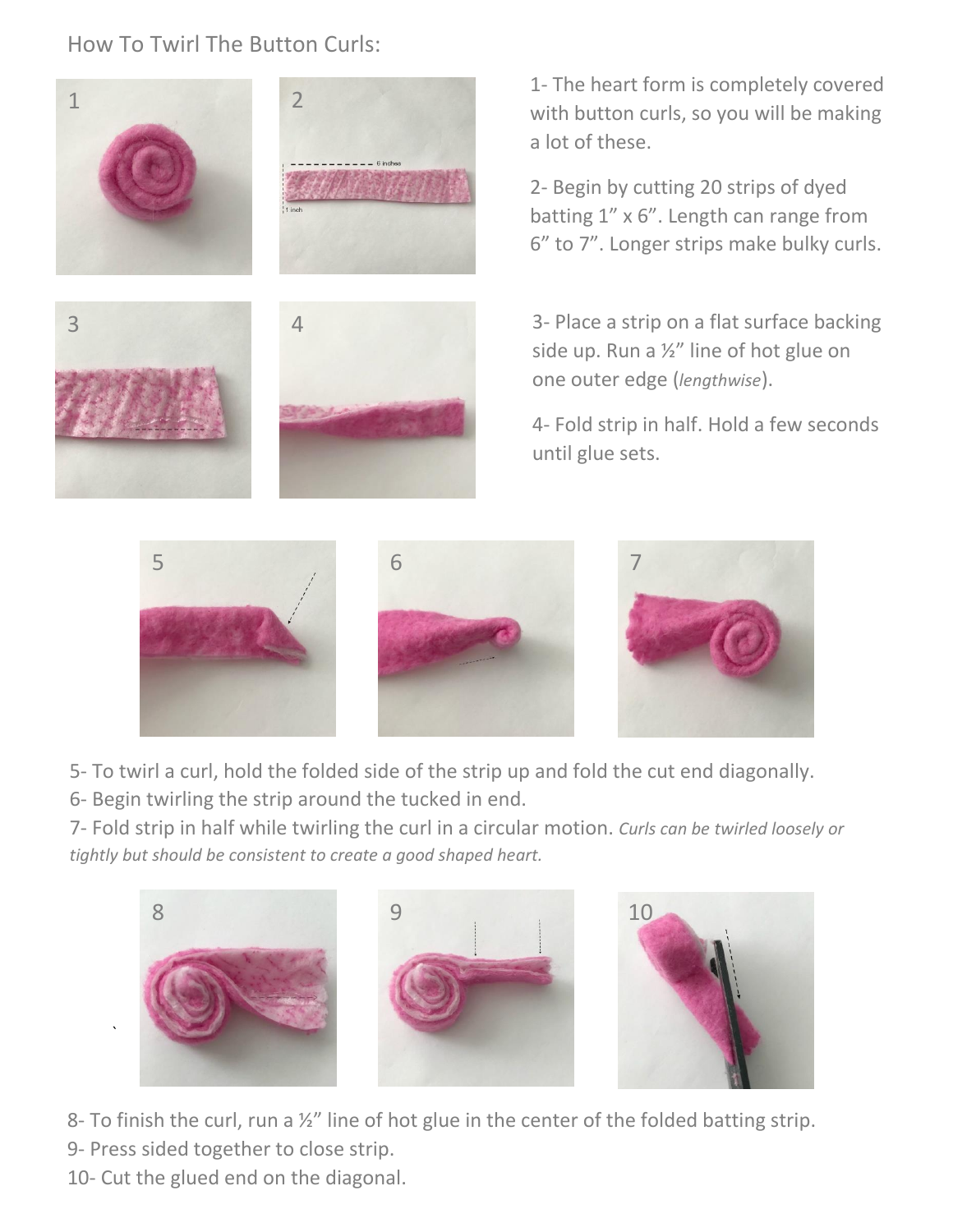



14



## Gluing Curls On:

11- Run a ½" line of glue on the inner side of the strip.

12- Twirl end onto the curl to secure. Note: *The spiral of the curls may all be different due to the batting, it's the tension used to twirl the curls that matters.*

13- Turn the curl over and cut off the batting peak in the center if visible.

14-Continue twirling curls. *Note: We used 255 curls to make our heart. We twirled our curls in sets of 50, gluing each set on the form after they were made.*





17



15- Turn curls over to expose back.

16- Cover the back of the curl with hot glue.

*Note: It's easy to mistakenly put glue on the front side of a curl. If this happened, it will ruin the curl, and another will need to be made.*

17- There are numerous ways to cover the form with curls. We choose to work from the center out. For this method glue one curl in the center.

18- To set a pattern, glue a circle of curls around the center curl.

19- Glue the next ring of curls between the last placement. Repeat.

20- Fill in the entire heart form with curls. Note: *Occasionally smaller curls may need to be made to fit into smaller spaces. Simply cut shorter strips 4" to 5" and twirl.*



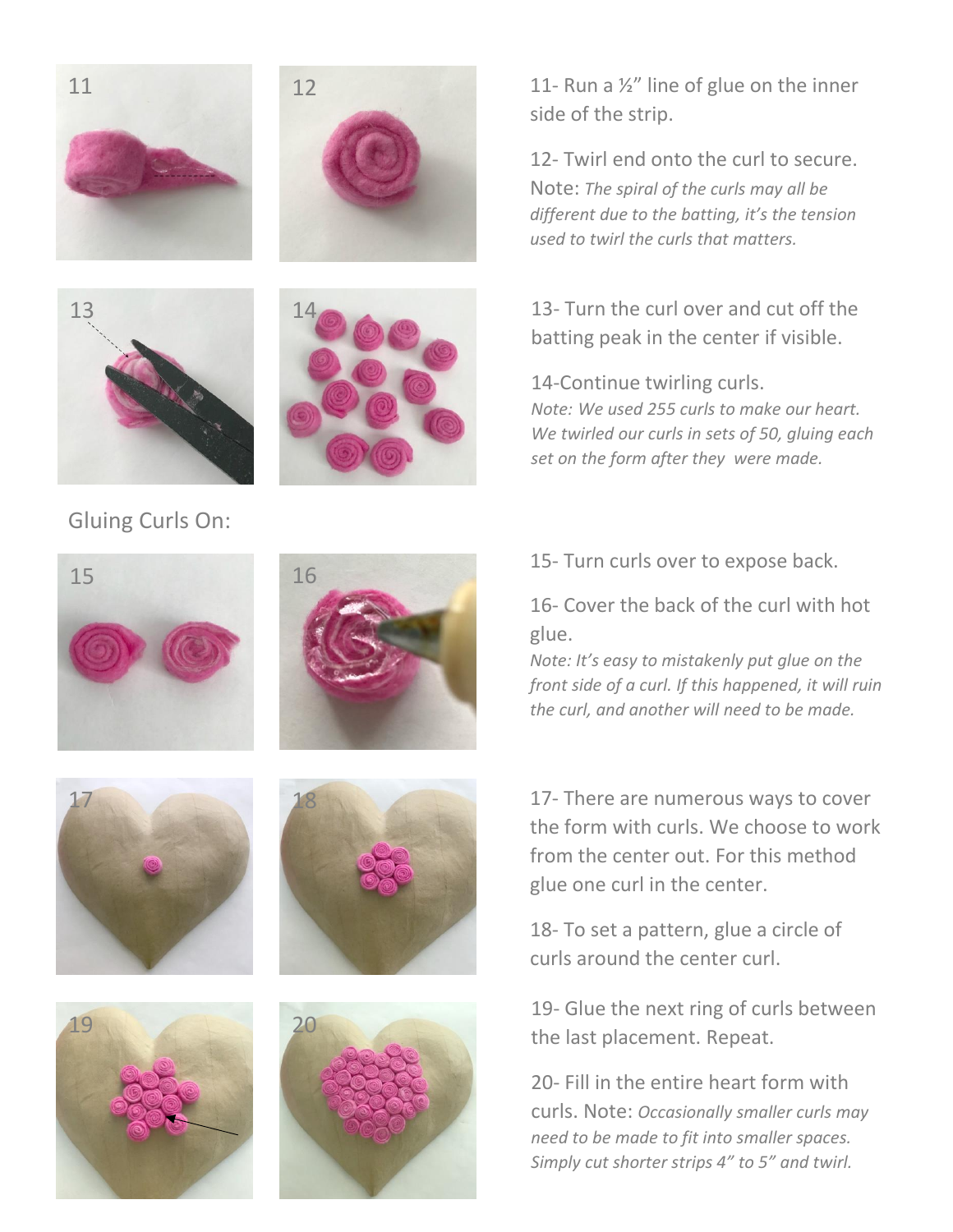







21- Glue the curls over the top working towards the forms edge.

22- To fill in the edges glue curls slight above the edge of the hearts.

23- Do not center/glue curls directly on the edges rim, this will keep the heart from sitting flush against the wall.

24- After all curls have been attached, examine the batting to find and remove any webs left by the hot glue.



*The finished heart can be made into all kinds of art. Leave it plain, incorporate it into party décor (giving the finished heart as a birthday memento) or add your own creative touch.*